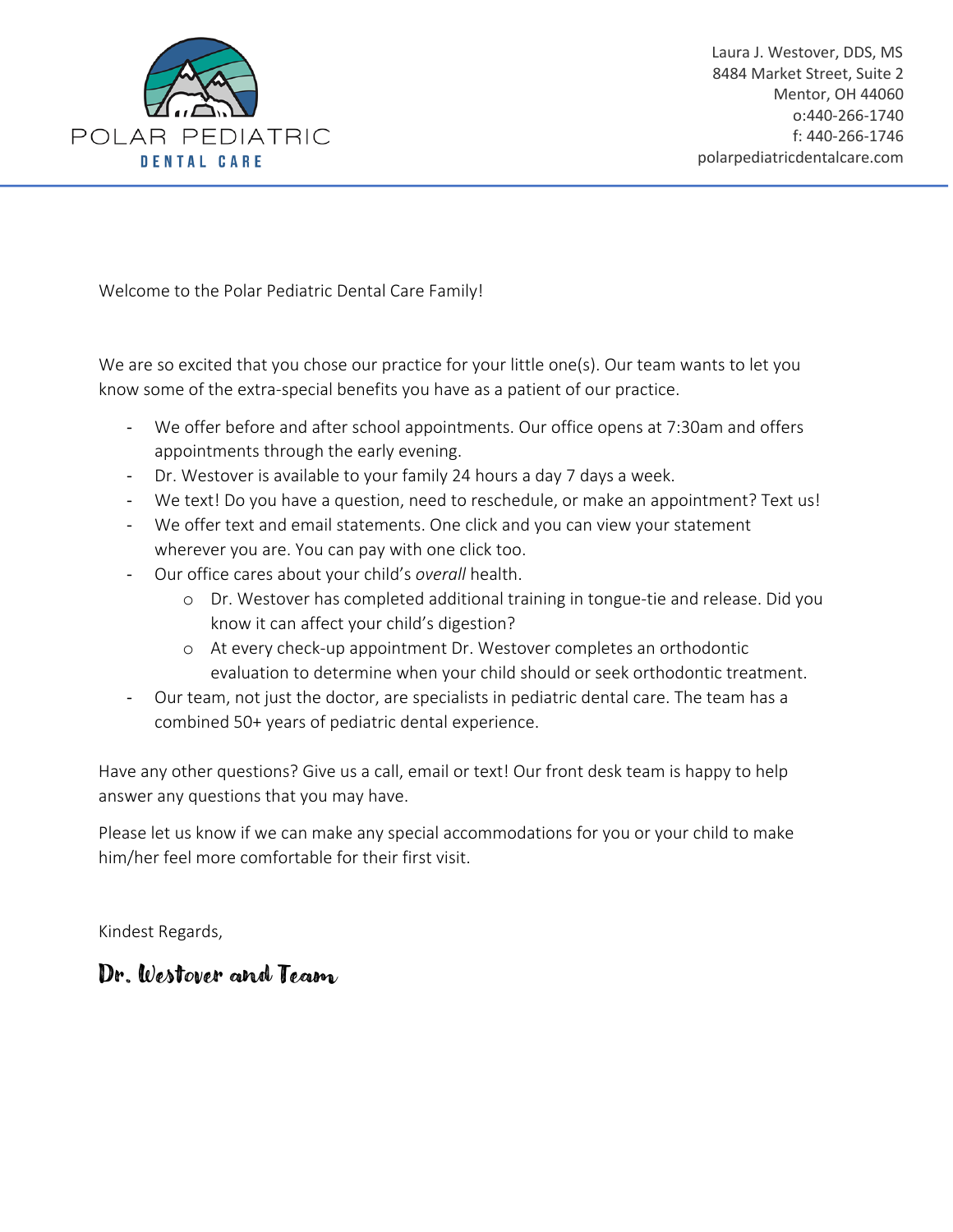

# **New Patient Information**

| Date                                                                                                                                                                                                                                                 |            |                                                                                                                                                                                                                                      |               |                                                                                                                       |
|------------------------------------------------------------------------------------------------------------------------------------------------------------------------------------------------------------------------------------------------------|------------|--------------------------------------------------------------------------------------------------------------------------------------------------------------------------------------------------------------------------------------|---------------|-----------------------------------------------------------------------------------------------------------------------|
| In order to get to know your family better, and to provide you with the best service, we ask that you provide us with some information.<br>Please fill out this form to the best of your ability. Thank You.                                         |            |                                                                                                                                                                                                                                      |               |                                                                                                                       |
| Patient's Name<br><u> 1989 - Johann Barbara, martin amerikan basal dan berasal dalam basal dalam basal dalam basal dalam basal dala</u>                                                                                                              |            | Preferred<br>Name                                                                                                                                                                                                                    |               |                                                                                                                       |
| School:<br><u> 1980 - Johann Barn, mars eta bainar eta bainar eta baina eta baina eta baina eta baina eta baina eta baina e</u>                                                                                                                      |            | SSN:                                                                                                                                                                                                                                 |               | <u> 1980 - Johann Barn, mars ann an t-Amhain Aonaichte ann an t-Aonaichte ann an t-Aonaichte ann an t-Aonaichte a</u> |
| Date of Birth<br>Age<br>Whom (or what) may we thank for referring you to our<br>office?                                                                                                                                                              |            | Ethnicity                                                                                                                                                                                                                            |               | $Sex$ and $\overline{\phantom{a}a}$                                                                                   |
| What is the reason for your visit? (cleaning, tooth ache, etc.)                                                                                                                                                                                      |            |                                                                                                                                                                                                                                      |               |                                                                                                                       |
| Names and ages of siblings at Polar Pediatric Dental Care:                                                                                                                                                                                           |            |                                                                                                                                                                                                                                      |               |                                                                                                                       |
|                                                                                                                                                                                                                                                      |            |                                                                                                                                                                                                                                      |               |                                                                                                                       |
|                                                                                                                                                                                                                                                      |            | <b>Family History</b>                                                                                                                                                                                                                |               |                                                                                                                       |
| Mother's / Guardian's<br>Complete Name                                                                                                                                                                                                               |            |                                                                                                                                                                                                                                      | Date of Birth | <u> 1989 - Andrea State</u>                                                                                           |
| Home Address<br><u>and the state of the state of the state of the state of the state of the state of the state of the state of the state of the state of the state of the state of the state of the state of the state of the state of the state</u> | DL/        |                                                                                                                                                                                                                                      |               | State <u>example</u>                                                                                                  |
| Home Phone                                                                                                                                                                                                                                           | ID#        |                                                                                                                                                                                                                                      |               |                                                                                                                       |
| Cell Phone                                                                                                                                                                                                                                           | SS#        |                                                                                                                                                                                                                                      |               |                                                                                                                       |
| <b>Email Address</b>                                                                                                                                                                                                                                 |            |                                                                                                                                                                                                                                      |               |                                                                                                                       |
| Name of Employer                                                                                                                                                                                                                                     |            |                                                                                                                                                                                                                                      | Phone         |                                                                                                                       |
| Work Address<br><u> 1990 - Johann Barbara, martxa a</u>                                                                                                                                                                                              |            | City <b>Communist Communist Communist Communist Communist Communist Communist Communist Communist Communist Communist Communist Communist Communist Communist Communist Communist Communist Communist Communist Communist Commun</b> | State         | Zip                                                                                                                   |
|                                                                                                                                                                                                                                                      |            |                                                                                                                                                                                                                                      |               |                                                                                                                       |
| $\Box$ Father's / $\Box$ Guardian's<br><b>Complete Name</b>                                                                                                                                                                                          |            |                                                                                                                                                                                                                                      | Date of Birth |                                                                                                                       |
| Home Address                                                                                                                                                                                                                                         |            | City                                                                                                                                                                                                                                 |               | State                                                                                                                 |
| Home Phone                                                                                                                                                                                                                                           | DL/<br>ID# |                                                                                                                                                                                                                                      |               | Zip                                                                                                                   |
| Cell Phone                                                                                                                                                                                                                                           | SS#        |                                                                                                                                                                                                                                      |               |                                                                                                                       |
| <b>Email Address</b>                                                                                                                                                                                                                                 |            |                                                                                                                                                                                                                                      |               |                                                                                                                       |
| Name of Employer                                                                                                                                                                                                                                     |            |                                                                                                                                                                                                                                      | Phone         |                                                                                                                       |
| <b>Work Address</b>                                                                                                                                                                                                                                  | City       |                                                                                                                                                                                                                                      | State         | Zip                                                                                                                   |
| Together<br>Patient's Parents are:<br>Divorced<br>Other:                                                                                                                                                                                             |            | Separated                                                                                                                                                                                                                            |               |                                                                                                                       |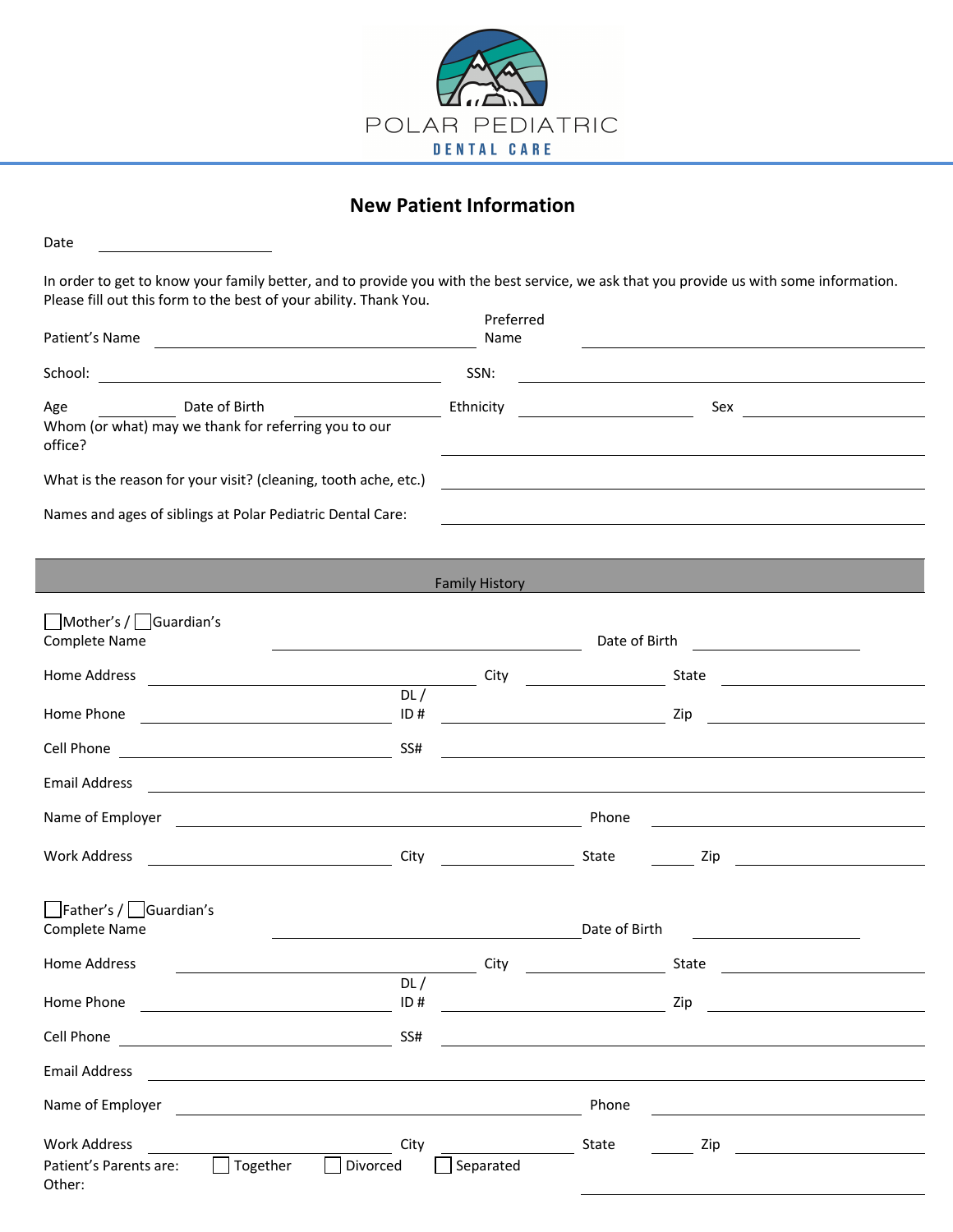| <b>Emergency Contact</b>   |                |                                                                                                                                |                         |                                                                                                                                                                                                                                                                                                                                                                                                                                                          |  |  |  |  |  |  |
|----------------------------|----------------|--------------------------------------------------------------------------------------------------------------------------------|-------------------------|----------------------------------------------------------------------------------------------------------------------------------------------------------------------------------------------------------------------------------------------------------------------------------------------------------------------------------------------------------------------------------------------------------------------------------------------------------|--|--|--|--|--|--|
|                            |                | Phone<br><u> 1989 - Johann Barn, mars and de Branch Barn, mars and de Branch Barn, mars and de Branch Barn, mars and de Br</u> |                         |                                                                                                                                                                                                                                                                                                                                                                                                                                                          |  |  |  |  |  |  |
|                            |                |                                                                                                                                |                         |                                                                                                                                                                                                                                                                                                                                                                                                                                                          |  |  |  |  |  |  |
|                            |                |                                                                                                                                |                         |                                                                                                                                                                                                                                                                                                                                                                                                                                                          |  |  |  |  |  |  |
| <b>Medical Information</b> |                |                                                                                                                                |                         |                                                                                                                                                                                                                                                                                                                                                                                                                                                          |  |  |  |  |  |  |
|                            |                |                                                                                                                                |                         |                                                                                                                                                                                                                                                                                                                                                                                                                                                          |  |  |  |  |  |  |
| YES                        | <b>NO</b>      |                                                                                                                                | <b>YES</b>              | ΝO                                                                                                                                                                                                                                                                                                                                                                                                                                                       |  |  |  |  |  |  |
|                            | $\Box$         | Eye Disorder                                                                                                                   |                         |                                                                                                                                                                                                                                                                                                                                                                                                                                                          |  |  |  |  |  |  |
|                            |                | <b>Hearing Problems</b>                                                                                                        |                         |                                                                                                                                                                                                                                                                                                                                                                                                                                                          |  |  |  |  |  |  |
|                            |                | <b>Kidney Disease</b>                                                                                                          |                         |                                                                                                                                                                                                                                                                                                                                                                                                                                                          |  |  |  |  |  |  |
|                            |                | <b>Cystic Fibrosis</b>                                                                                                         |                         |                                                                                                                                                                                                                                                                                                                                                                                                                                                          |  |  |  |  |  |  |
|                            |                | Tuberculosis                                                                                                                   |                         |                                                                                                                                                                                                                                                                                                                                                                                                                                                          |  |  |  |  |  |  |
|                            |                | Developmental Disorder / Delay                                                                                                 |                         |                                                                                                                                                                                                                                                                                                                                                                                                                                                          |  |  |  |  |  |  |
|                            |                | Thyroid or Endocrine Disorder                                                                                                  |                         |                                                                                                                                                                                                                                                                                                                                                                                                                                                          |  |  |  |  |  |  |
|                            |                | <b>Heart Murmur</b>                                                                                                            |                         |                                                                                                                                                                                                                                                                                                                                                                                                                                                          |  |  |  |  |  |  |
|                            |                | <b>Rheumatic Fever</b>                                                                                                         |                         |                                                                                                                                                                                                                                                                                                                                                                                                                                                          |  |  |  |  |  |  |
|                            |                | Epilepsy or Seizures                                                                                                           |                         |                                                                                                                                                                                                                                                                                                                                                                                                                                                          |  |  |  |  |  |  |
|                            |                | History of or currently being breast fed                                                                                       |                         |                                                                                                                                                                                                                                                                                                                                                                                                                                                          |  |  |  |  |  |  |
|                            |                | History of or currently taking a bottle at night                                                                               |                         |                                                                                                                                                                                                                                                                                                                                                                                                                                                          |  |  |  |  |  |  |
|                            | $\mathbb{R}^n$ | History of or currently thumb / finger sucking                                                                                 | l.                      |                                                                                                                                                                                                                                                                                                                                                                                                                                                          |  |  |  |  |  |  |
|                            |                | History of or currently have headaches, ear aches,<br>ear wax, gas, bloating, or burping, acid reflux                          |                         |                                                                                                                                                                                                                                                                                                                                                                                                                                                          |  |  |  |  |  |  |
|                            | $\mathbf{I}$   | History or current use of a pacifier                                                                                           | l s                     |                                                                                                                                                                                                                                                                                                                                                                                                                                                          |  |  |  |  |  |  |
|                            |                | History of injury to the Mouth                                                                                                 |                         |                                                                                                                                                                                                                                                                                                                                                                                                                                                          |  |  |  |  |  |  |
|                            |                | <u> 1989 - Johann Barn, fransk politik (d. 1989)</u>                                                                           | Phone Date of Last Exam | $\frac{2ip}{2}$ $\frac{2ip}{2}$ $\frac{2ip}{2}$ $\frac{2ip}{2}$ $\frac{2ip}{2}$ $\frac{2ip}{2}$ $\frac{2ip}{2}$ $\frac{2ip}{2}$ $\frac{2ip}{2}$ $\frac{2ip}{2}$ $\frac{2ip}{2}$ $\frac{2ip}{2}$ $\frac{2ip}{2}$ $\frac{2ip}{2}$ $\frac{2ip}{2}$ $\frac{2ip}{2}$ $\frac{2ip}{2}$ $\frac{2ip}{2}$ $\frac{2ip}{2}$ $\frac{2ip}{2}$<br><u> 1989 - Johann Harry Barn, mars and de Branch and de Branch and de Branch and de Branch and de Branch and de B</u> |  |  |  |  |  |  |

If you answered "yes" to any of the above, please specify

Unfavorable dental visits in the past?  $\Box$ 

Please list any known allergies (medicines, foods, latex, etc.)

Is the patient currently taking any medications (include over the counter medications)

Please list hospitalizations and surgeries with dates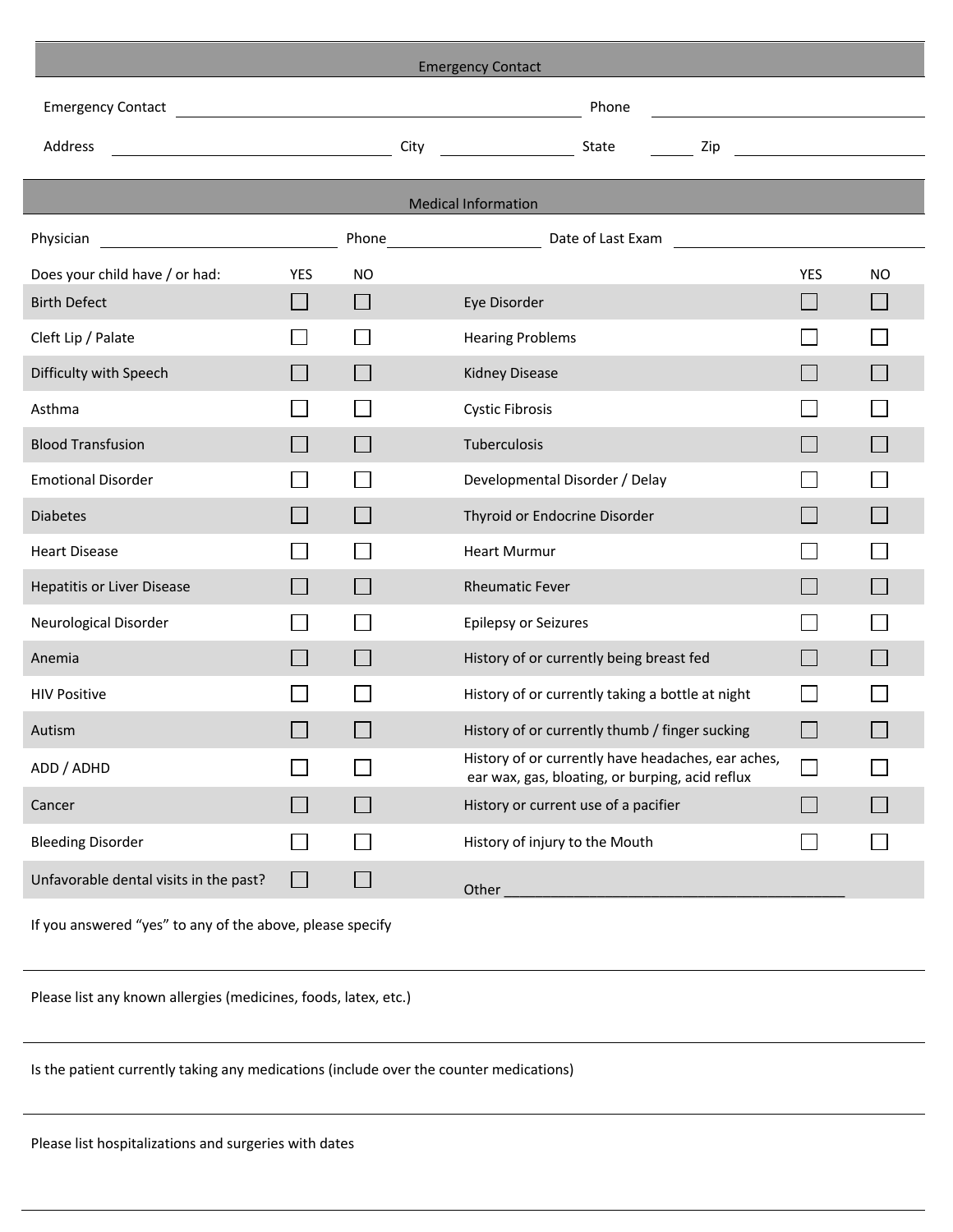| Patient's Dental History                                                                                                                                                                                                                                                                                                                     |                                                                                                                                                                                                                                                                           |      |                                                                                                                              |                                                                                                                        |  |  |  |  |
|----------------------------------------------------------------------------------------------------------------------------------------------------------------------------------------------------------------------------------------------------------------------------------------------------------------------------------------------|---------------------------------------------------------------------------------------------------------------------------------------------------------------------------------------------------------------------------------------------------------------------------|------|------------------------------------------------------------------------------------------------------------------------------|------------------------------------------------------------------------------------------------------------------------|--|--|--|--|
| Date of last visit:                                                                                                                                                                                                                                                                                                                          | What procedure(s) were performed?<br><u>and the state of the state of the state of the state of the state of the state of the state of the state of the state of the state of the state of the state of the state of the state of the state of the state of the state</u> |      |                                                                                                                              |                                                                                                                        |  |  |  |  |
| <b>Previous Dentist</b>                                                                                                                                                                                                                                                                                                                      |                                                                                                                                                                                                                                                                           |      | Phone                                                                                                                        |                                                                                                                        |  |  |  |  |
| How often does the patient brush?                                                                                                                                                                                                                                                                                                            |                                                                                                                                                                                                                                                                           |      | <b>Example 2</b> How often does the patient flos                                                                             |                                                                                                                        |  |  |  |  |
| Home Water Supply:                                                                                                                                                                                                                                                                                                                           | $ $ Well                                                                                                                                                                                                                                                                  | City | Bottled                                                                                                                      |                                                                                                                        |  |  |  |  |
|                                                                                                                                                                                                                                                                                                                                              |                                                                                                                                                                                                                                                                           |      |                                                                                                                              |                                                                                                                        |  |  |  |  |
|                                                                                                                                                                                                                                                                                                                                              |                                                                                                                                                                                                                                                                           |      |                                                                                                                              |                                                                                                                        |  |  |  |  |
| Insurance                                                                                                                                                                                                                                                                                                                                    |                                                                                                                                                                                                                                                                           |      |                                                                                                                              |                                                                                                                        |  |  |  |  |
| <b>Primary Name</b>                                                                                                                                                                                                                                                                                                                          |                                                                                                                                                                                                                                                                           |      | Relationship to Patient                                                                                                      |                                                                                                                        |  |  |  |  |
| Member ID                                                                                                                                                                                                                                                                                                                                    |                                                                                                                                                                                                                                                                           |      | Date of Birth Group Number                                                                                                   |                                                                                                                        |  |  |  |  |
| <b>Insurance Company</b>                                                                                                                                                                                                                                                                                                                     |                                                                                                                                                                                                                                                                           |      | Insurance Phone                                                                                                              |                                                                                                                        |  |  |  |  |
| Secondary Name                                                                                                                                                                                                                                                                                                                               | <b>Relationship to Patient Relationship to Patient</b>                                                                                                                                                                                                                    |      |                                                                                                                              |                                                                                                                        |  |  |  |  |
| Member ID<br><u> 1990 - Johann Barbara, martin a</u>                                                                                                                                                                                                                                                                                         | Date of Birth                                                                                                                                                                                                                                                             |      | <b>Example 18 Service Concrete Group Number</b>                                                                              |                                                                                                                        |  |  |  |  |
| <b>Insurance Company</b>                                                                                                                                                                                                                                                                                                                     |                                                                                                                                                                                                                                                                           |      | Insurance Phone                                                                                                              |                                                                                                                        |  |  |  |  |
| <u> 1989 - Johann Barn, fransk politik (d. 1989)</u><br>Please read and sign to have our office file your insurance benefits.<br>I authorize the release of information and understand that I am responsible for all costs of dental treatment.                                                                                              |                                                                                                                                                                                                                                                                           |      |                                                                                                                              |                                                                                                                        |  |  |  |  |
| Signature of Patient, Parent, or Guardian                                                                                                                                                                                                                                                                                                    |                                                                                                                                                                                                                                                                           |      |                                                                                                                              | Date                                                                                                                   |  |  |  |  |
| <b>Responsible Party</b>                                                                                                                                                                                                                                                                                                                     |                                                                                                                                                                                                                                                                           |      |                                                                                                                              |                                                                                                                        |  |  |  |  |
| Polar Pediatric Dental Care understands there are times a parent or guardian is unable to bring a child in for scheduled appointments or<br>emergencies. You may give permission for others to bring in your child if you list them below. Only parents, legal guardians, or those listed<br>below can consent for treatment for your child. |                                                                                                                                                                                                                                                                           |      |                                                                                                                              |                                                                                                                        |  |  |  |  |
| Name<br><u> 1989 - Johann Barn, fransk politik (d. 1989)</u>                                                                                                                                                                                                                                                                                 |                                                                                                                                                                                                                                                                           |      |                                                                                                                              |                                                                                                                        |  |  |  |  |
| Name                                                                                                                                                                                                                                                                                                                                         |                                                                                                                                                                                                                                                                           |      | Relationship                                                                                                                 | <u> Alexandro Alexandro Alexandro Alexandro Alexandro Alexandro Alexandro Alexandro Alexandro Alexandro Alexandro </u> |  |  |  |  |
| Name<br><u> 1989 - Johann Barn, mars eta bat erroman erroman erroman erroman erroman erroman erroman erroman erroman err</u>                                                                                                                                                                                                                 |                                                                                                                                                                                                                                                                           |      | Relationship                                                                                                                 | <u> 1980 - Andrea State Barbara, politik eta politik eta politik eta politik eta politik eta politik eta politik </u>  |  |  |  |  |
| Name<br><u> 1980 - Johann Barbara, martxa alemaniar amerikan a</u>                                                                                                                                                                                                                                                                           |                                                                                                                                                                                                                                                                           |      |                                                                                                                              |                                                                                                                        |  |  |  |  |
| <b>General Consent for Treatment</b>                                                                                                                                                                                                                                                                                                         |                                                                                                                                                                                                                                                                           |      | I hereby authorize and direct Polar Pediatric Dental Care to perform upon my child (or legal ward for whom I am empowered to |                                                                                                                        |  |  |  |  |

consent) the following dental procedure(s):

## **Examinations & radiographs**

I understand that the initial visit may require radiographs in order to complete the examination, diagnosis and treatment plan. I understand the doctor will perform an examination, resulting in her diagnosis and a treatment plan. Radiographs will be taken only when there is a clinical need to do so. There may be a clinical need for radiographs every 6 months and occasionally more often for patients at high risk of decay or with conditions that require frequent monitoring. \_\_\_\_\_ Initial

## **Dental Prophylaxis (cleaning)**

I understand that this type of cleaning is preventative in nature and intended for patients with healthy gums. It is limited to the removal of plaque, extremely light build-up and stains from tooth structures in the absence of periodontal (gum) disease. This treatment helps to minimize gingivitis. Cleanings may be completed using a toothbrush and polishing paste in young patients that are not yet able to cooperate for the rotary rubber cup polisher. \_\_\_\_\_ Initial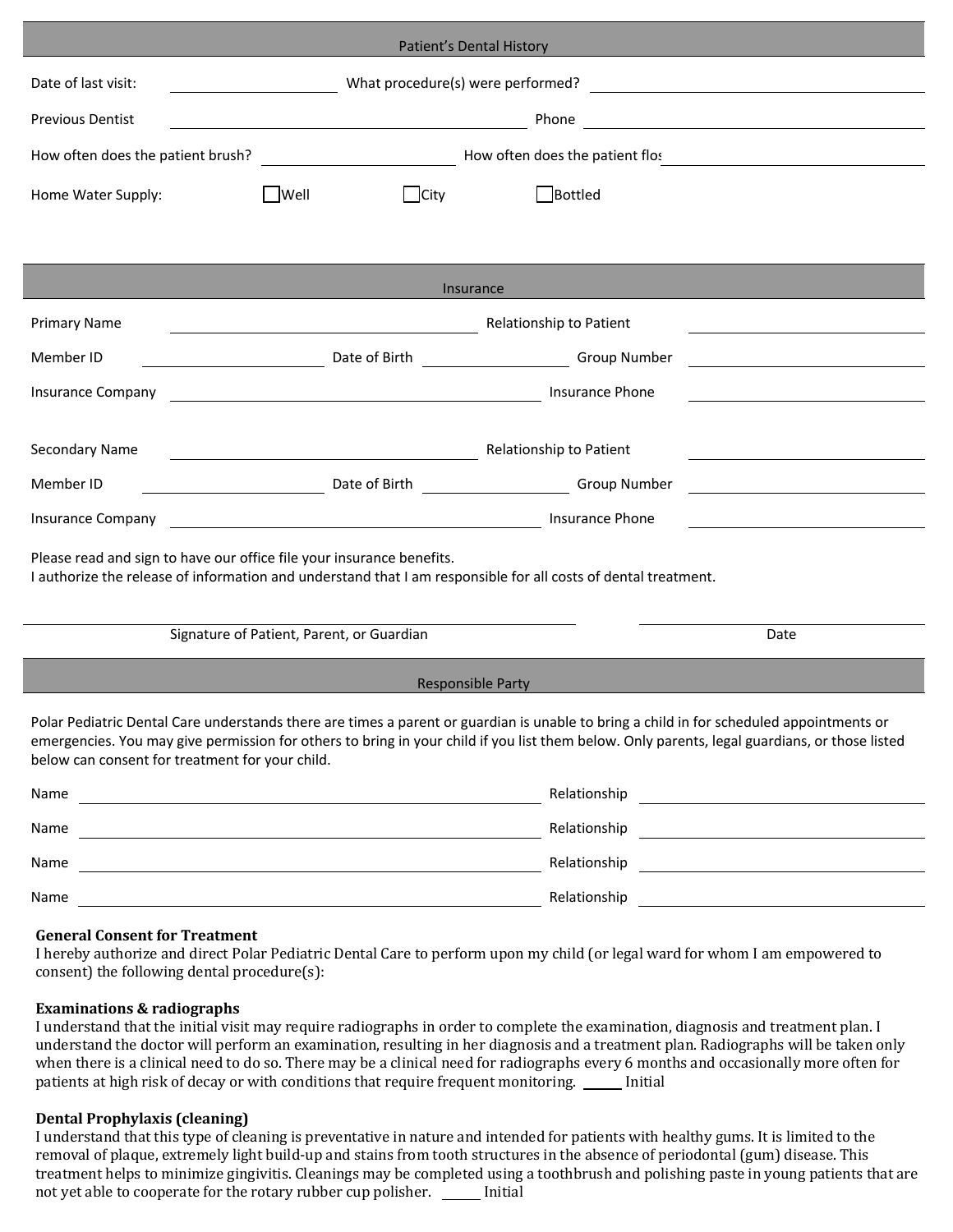### **Application of topical fluoride**

Fluoride treatments are typically performed as part of dental cleanings every six months. In certain situations they may be recommended more frequently. Fluoride helps to prevent and slow the process of dental decay and can also improve symptoms of sensitivity by strengthening enamel. Initial

#### **Behavior Management**

"Mouth pillows" or "mouth props" can make holding the mouth open more comfortable during dental procedures. If patients do not wish to use them they will not be utilized unless the dental treatment is emergent. I consent to their use during all dental restorative procedures and sealants.

Every effort will be made to ensure your child has a positive experience during each visit. I understand that my child will not be restrained to complete dental treatment unless there is an emergent need to do so.

During the course of the visit, if your child is not cooperative for the examination or cleaning, we may ask you to hold your child so the doctor can perform the examination or cleaning. [Initial]

#### **Local anesthesia**

I understand that local anesthesia will sometimes be used to numb the teeth and tissues if dental fillings/crowns/extractions are necessary. Local anesthetics are very safe medications, but as with any medications there are risks. Common side effects include discomfort at the injection site and chance of injury to oral tissues due to loss of sensation while numb. Uncommon risks include allergic reaction, nerve damage, and infection - which may require medical treatment and hospitalization. Initial

#### **Changes in treatment plan**

I understand that during dental treatment, it may be necessary to change or add procedures. The most common change is the additional need for primary tooth nerve treatment or addition of a crown instead of a filling. I give my permission to Polar Pediatric Dental Care to make changes and additions as necessary and understand that I will be informed of such changes. Said changes may impact my financial responsibility. \_\_\_\_\_ Initial

#### **Dental insurance benefits**

I understand that my dental insurance may not provide coverage for all recommended procedures. I further understand that it is my responsibility to know my insurance plan's limitation and payment provisions, including maximums, deductibles, exclusion, benefit year, etc. Polar Pediatric Dental Care will verify my dental benefits and file my insurance claims as a courtesy, but understanding that the limitations and covered service under my policy is ultimately my responsibly. Deductibles and co-payments are due at the time of service. I assign all insurance benefits payable to Polar Pediatric Dental Care. I understand that if the insurance company does not receive payment for services within 45 days of the date of service the balance will be turned over to me. \_\_\_\_\_ Initial

#### **Text message and email notifications**

I authorize Polar Pediatric Dental Care to use the mobile number I provide and or email address, to send me appointment reminders and past due notifications for prophylaxis (cleaning) and exam, and unscheduled treatment. If I do not wish to receive reminders via text or email I may request this in writing to the office to call an alternate number. Initial

#### **Notice of privacy practice**

I have received a copy of the Polar Pediatric Dental Care offices notice of privacy practices. Initial

#### **Cancellation policy**

We are a small office that designates specific time for your child's appointment. We understand that sickness and emergencies may keep you from attending a scheduled appointment and ask that you provide our office with at least **24 hours advance notice or you may be charged a \$35 cancellation fee.** We will try to reschedule your child's appointment at a more convenient time. Please understand the best appointment times are difficult to obtain with short notice. \_\_\_\_\_ Initial

I understand that the information that I have given is correct to the best of my knowledge, that it will held in the strictest of confidence, and that it is my responsibility to inform this office of any changes in my child's medical status and any changes to insurance. In the absence of a legal guardian, the person bringing this patient is hereby authorized to approve. I also authorize the dental staff to perform the necessary dental service that my child may need.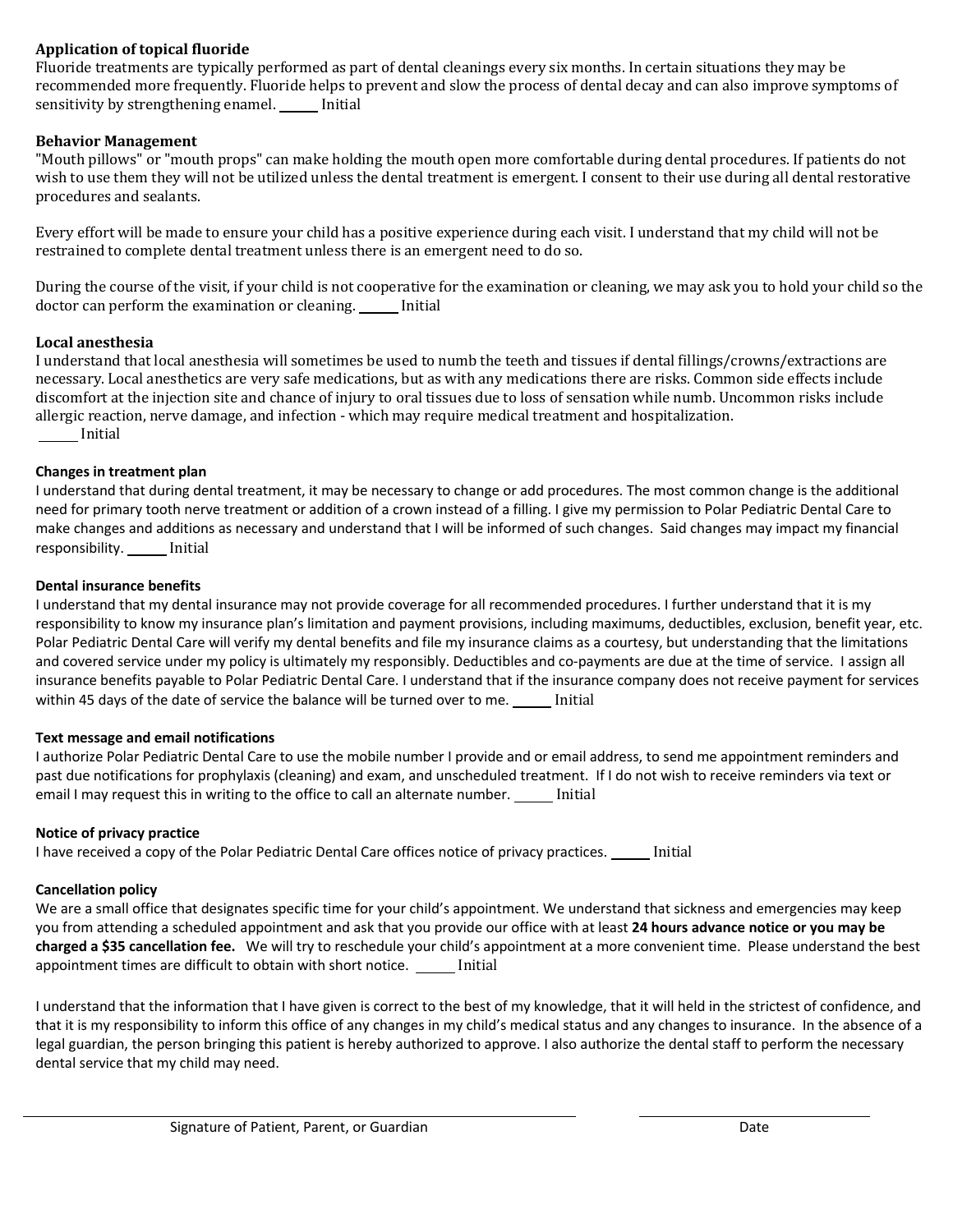

# **Financial Consent**

Patient's

Name **Name** Patient's Date of Birth

#### Financial Agreement

Thank you for choosing Polar Pediatric Dental Care as your child's dental care provider. We are committed to providing the best dental care possible for your child. An important part of providing excellent dental care is making the cost manageable for our patients. The following statement explains our Financial Policy, which we ask that you read and sign.

Payment or Co-Payment is due at the time of service. We accept cash, checks, Visa, MasterCard and Discover.

#### **Insurance**

For patients with dental benefits, Polar Pediatric Dental Care is happy to work with carriers to maximize benefits and directly bill the carrier for reimbursement of treatment. However, if Polar Pediatric Dental Care does not receive payment from the carrier within 45 days of the date of service, you will be responsible for payment of the treatment fees. Polar Pediatric Dental Care will do its best when estimating fees which will be due from the patient for procedures, however, by signing below, the patient acknowledges that they are responsible for any amount due and owing Polar Pediatric Dental Care which is not covered by benefits, no matter the estimate given at the time of service. Initial

If insurance will not pay all or part of the fees for treatment, or the insurance is discontinued for any reason, the patient is responsible for the unpaid portion of our treatment fees. Initial

Polar Pediatric Dental Care and it's providers do not participate (out-of-network) with any Medicaid plans and therefore will not submit claims to those plans **Initial** 

#### **Collections**

All accounts which become 30 days delinquent are subject to a \$25 service charge per month on the past due amount. In the event of nonpayment of dental services, Polar Pediatric Dental Care may seek remedy through the legal process. You agree to the reasonableness of such remedies, and agree to bear the burden of such collection costs including but not limited to, collection agency fees, attorney fees, court costs, and filing fees. \_\_\_\_\_ Initial

#### **Returned Checks**

A \$35 fee is charged to patients for returned checks. Payment will need to be made by cash, credit card, or cashier's check within 14 days. Initial

The responsibility for payment for services rendered to any dependent children whose parents are divorced rests with the parent who seeks treatment. Any court ordered responsibility judgment must be determined between the individuals involved without the inclusion of our office. \_\_\_\_\_\_ Initial

#### **Patient Acknowledgement**

I have read and understand the Financial Polices of Polar Pediatric Dental Care.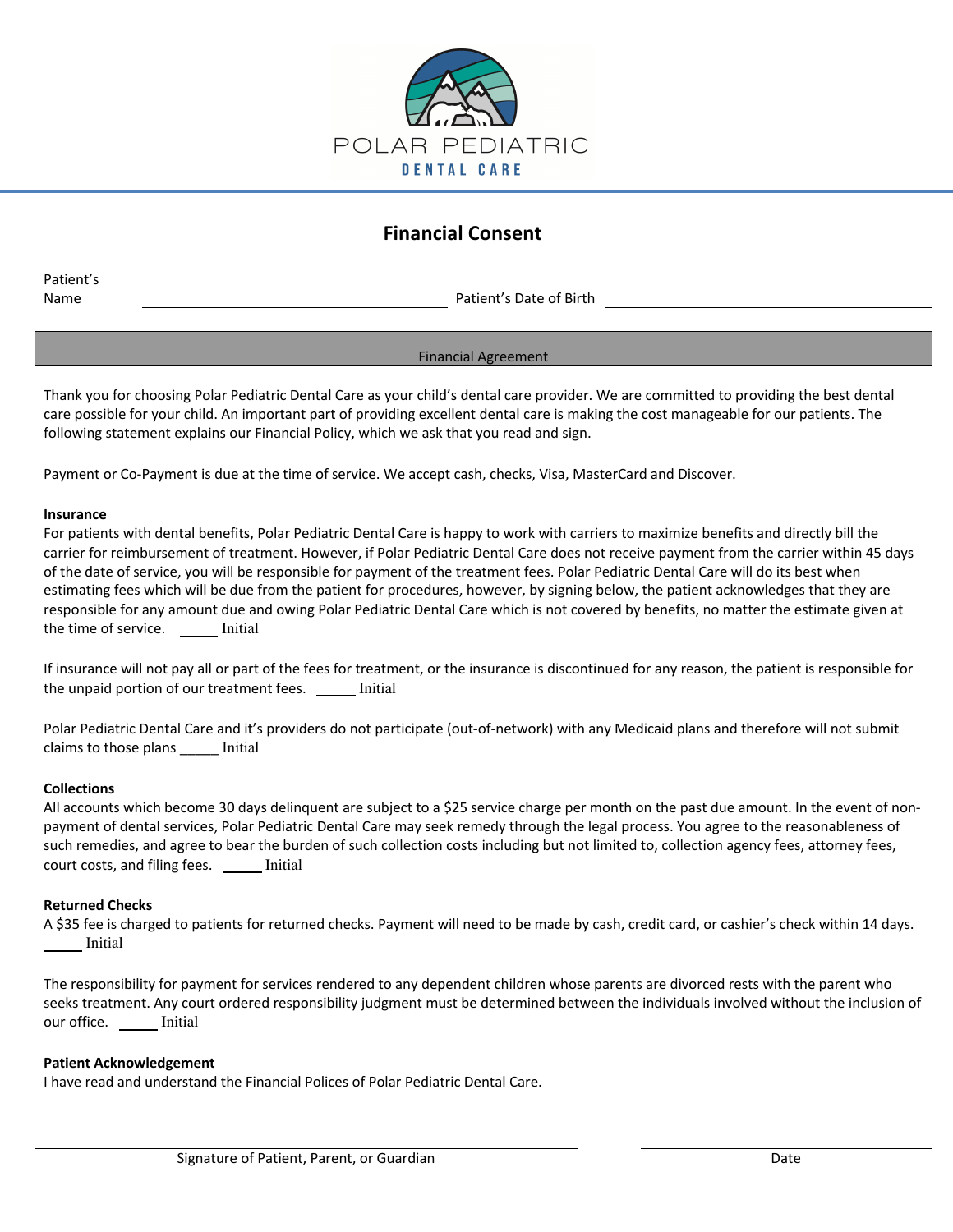#### **Acknowledgment of Receipt of Notice of Privacy Practices**

I acknowledge that I have been given a copy of the Notice of Privacy Practices for Polar Pediatric Dental Care. This notice describes how my or my child's health information will be used and shared. I understand Polar Pediatric Dental Care has the right to change this notice at any time and that I may obtain a current copy upon request.

This information permits Polar Pediatric Dental Care to use and/or disclose health information relating to my or my child's dental treatment in this office.

#### I have read and acknowledge the HIPAA notice for:

\_\_\_\_\_\_\_\_\_\_\_\_\_\_\_\_\_\_\_\_\_\_\_\_\_\_\_\_\_\_\_\_ \_\_\_\_\_\_\_\_\_\_\_\_\_\_\_\_\_\_\_\_\_

Patient's Name

\_\_\_\_\_\_\_\_\_\_\_\_\_\_\_\_\_\_\_\_\_\_\_\_\_\_

Guardian Signature **Date** 

\_\_\_\_\_\_\_\_\_\_\_\_\_\_\_\_\_\_\_\_\_\_\_\_\_\_\_\_\_\_\_\_

**Printed Name**